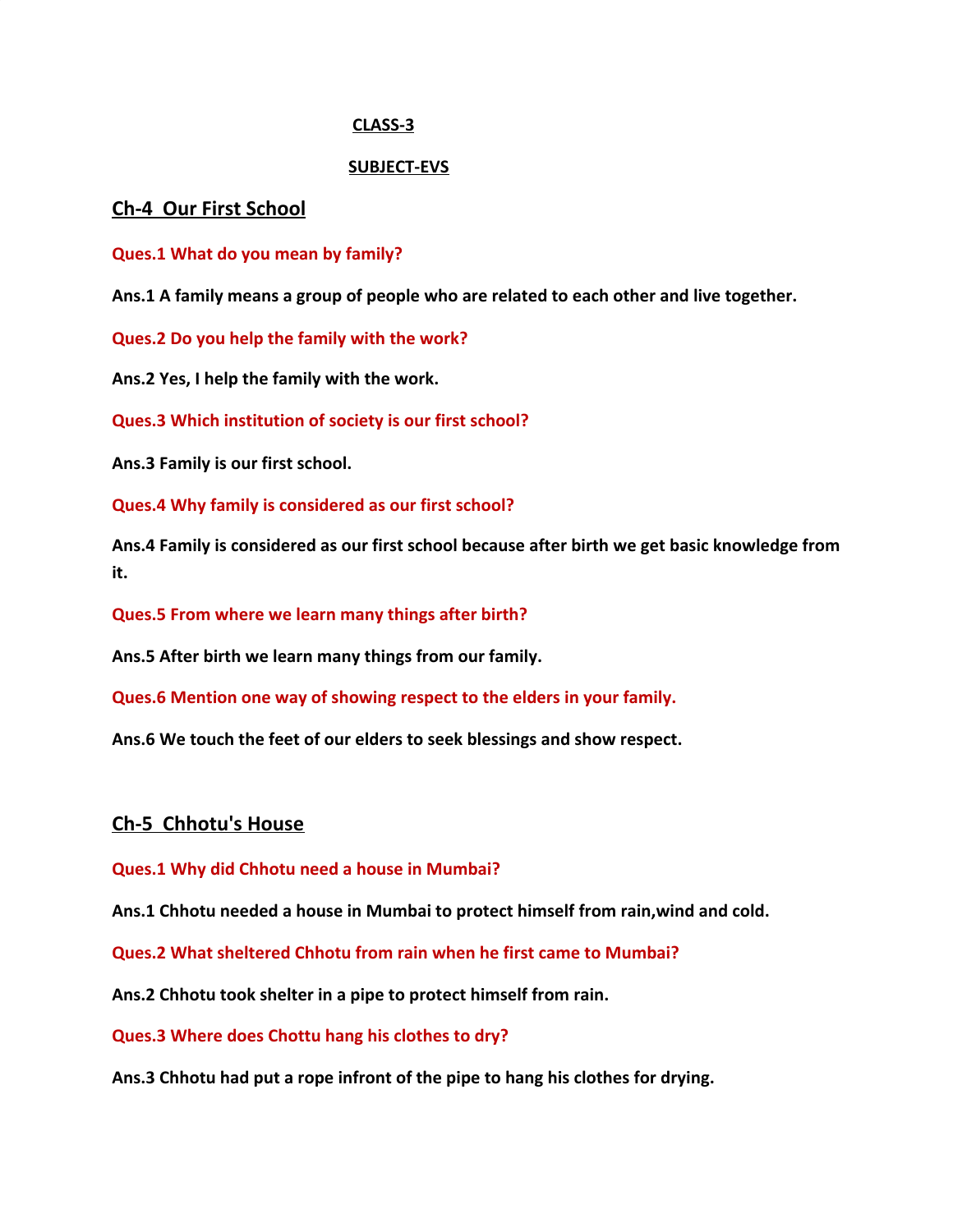**Ques.4 Where in our house we usually find birds?**

**Ans.4 We usually find birds in our courtyard.**

**Ques.5 Name any five uninvited guests who live in our houses.**

**Ans.5 Mosquitoes, spiders,lizards,ants and cockroaches are uninvited guests in our houses.**

### **Ch-6 Foods We Eat**

**Ques.1 Did all the children in the class eat the same food items yesterday?why?**

**Ans.1 No, because different children come from different families.They can be even from different regions of India.**

**Ques.2 How do you know that you are hungry?**

**Ans.2 When we are hungry we get a feeling that the stomach is empty.**

**Ques.3 How do you feel when you are hungry?**

**Ans.3 When we are hungry we feel like eating something.**

**Ques.4 Why was Dadi not able to climb the stairs quickly?**

**Ans.4 Dadi was not able to climb the stairs quickly because she was very old.**

**Ques.5 Who else in Lichen's family loves to eat snakes?**

**Ans.5 Lichen and her mother both loves to eat snakes.**

**Ques.6 What does Dadi like to have in her dal?**

**Ans.6 Dadi likes to have sugar in her dal.**

**Ques.7 Where does Juni live?**

**Ans.7 Juni lives in Kashmir.**

### **Ch-7 Saying Without Speaking**

**Ques.1 In the poem, I have a sister, my sister cannot hear ,what does the sister like to do?**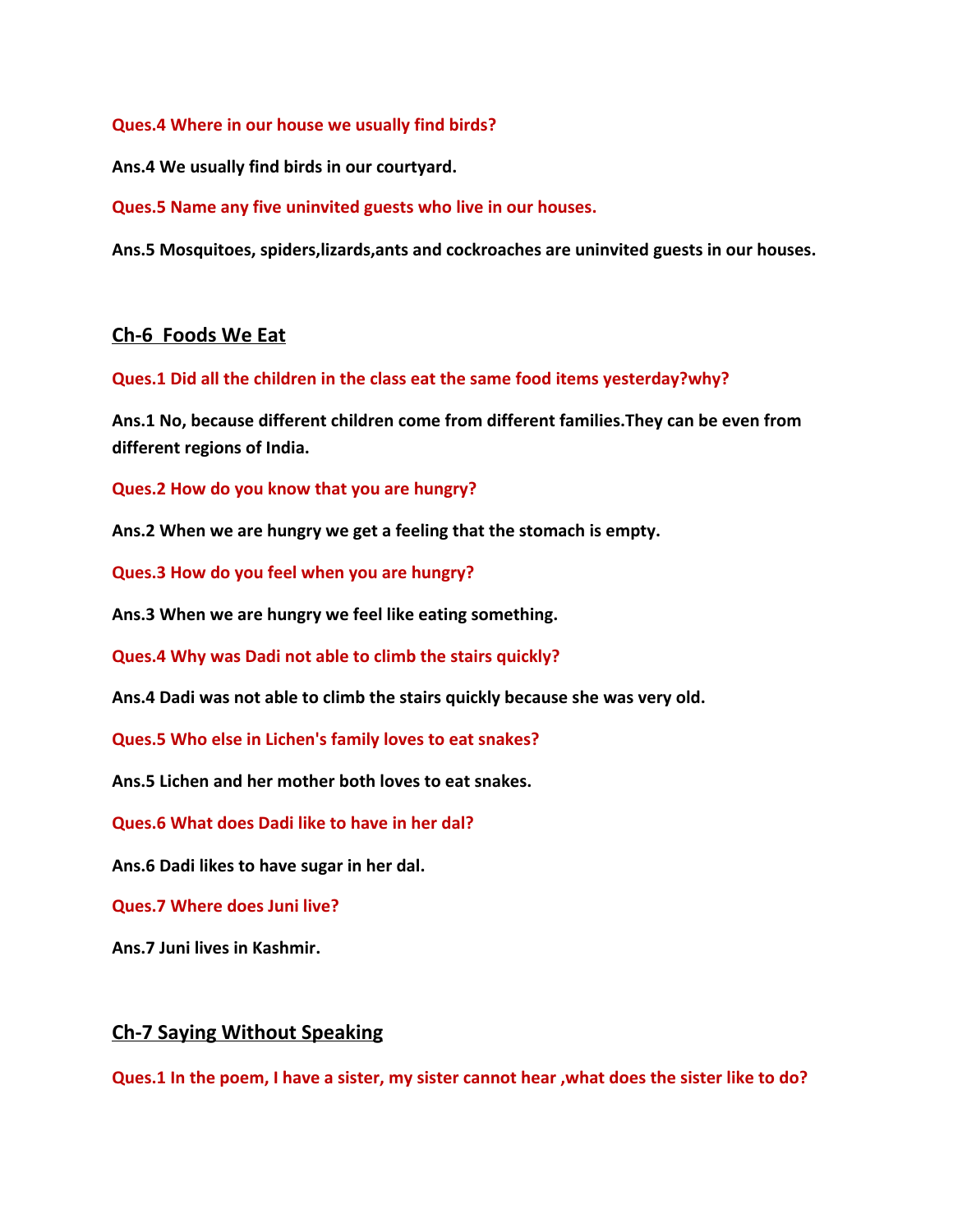**Ans.1 The sister likes to play piano.**

**Ques.2 In the poem,how does her mother help his sister at home?**

**Ans.2 The mother helps the child to learn lip reading at home.**

**Ques.3 In the poem what words spoken by the deaf sister are not understood by others?**

**Ans.3 Words like sister,water and thumb are not understood by others.**

**Ques.4 In the poem,why did her sister make her take off the sunglasses when she spoke?**

**Ans.4 Our eyes says a lot about our feelings.Little sister made her take off the sunglasses when she spoke so that she could see in her eyes and understand the feelings.**

**Ques.5 Why are we all special in our own ways?**

**Ans.5 We all are good at some or the other thing,that is why we all are special in our own ways.**

**Ques.6 How do we find out whether a person is sad , excited, happy or having some other feelings ,even when that person is not speaking?**

**Ans.6 By looking at someone's face and his expressions we can find out whether a person is sad, excited or happy.**

**Ques.7 Explain how the game'Dumb Charades'is played.**

**Ans.7 Dumb Charades is played by inacting something only with actions and facial expressions without speaking anything ,others are required to make out what that person is trying to inact.**

# **Ch-8 Flying High**

**Ques.1 Why could the owl in jungle not sleep during the day?**

**Ans.1 Because there was lots of noise by other birds at the same time.**

**Ques.2 How are different types of beaks useful for birds?**

**Ans.2 Beaks are used by the birds to eat food,drink water and to make their nests.**

**Ques.3 For what other tasks are feathers useful for birds besides flying?**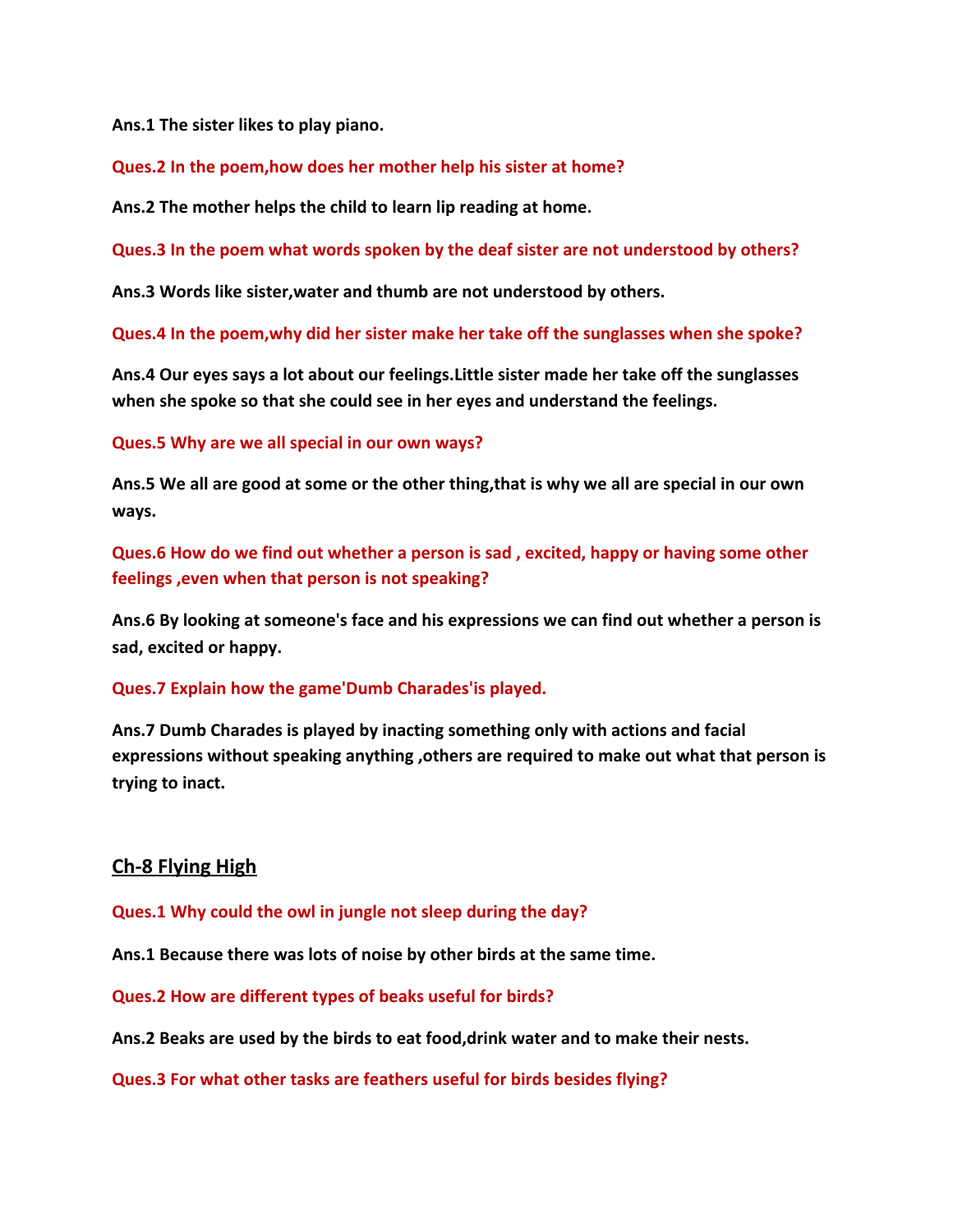**Ans.3 Features helps birds to keep its body warm from the weather .**

**Ques.4 What is the main source of food for the eagle?**

**Ans.4 Main source of food for the eagle is snakes,mice and small animals.**

**Ques.5 Where do pigeons usually make their nests?**

**Ans.5 Pigeons makes its home usually in our courtyard behind our windows or on the terrace.**

### **Ch-9 What is Cooking**

**Ques. Answer the following questions.**

**1. Why do many utensils have wooden handles?**

**Ans.1 Wood does not heated up that much ,so can hold the handles and cook easily.**

**2. Which famous South Indian dish is cooked by steaming?**

**Ans.2 Idli.**

**3. Name an electrical appliance used in the kitchen.**

**Ans.3 Mixer grinder.**

**4.Which gives more smoke from the flame ,a gas stove or a coal chulah?**

**Ans.4 Coal chulah.**

**5.Name three dishes which can be cooked by boiling.**

**Ans.5 Boiled eggs,boiled potatoes,tomato soup.**

### **Ch-12 Work We Do**

**Ques. Answer the following questions.**

**1. Does Deepali go to school.**

**Ans.1 No.**

**2. Upto what class has Deepali studied?**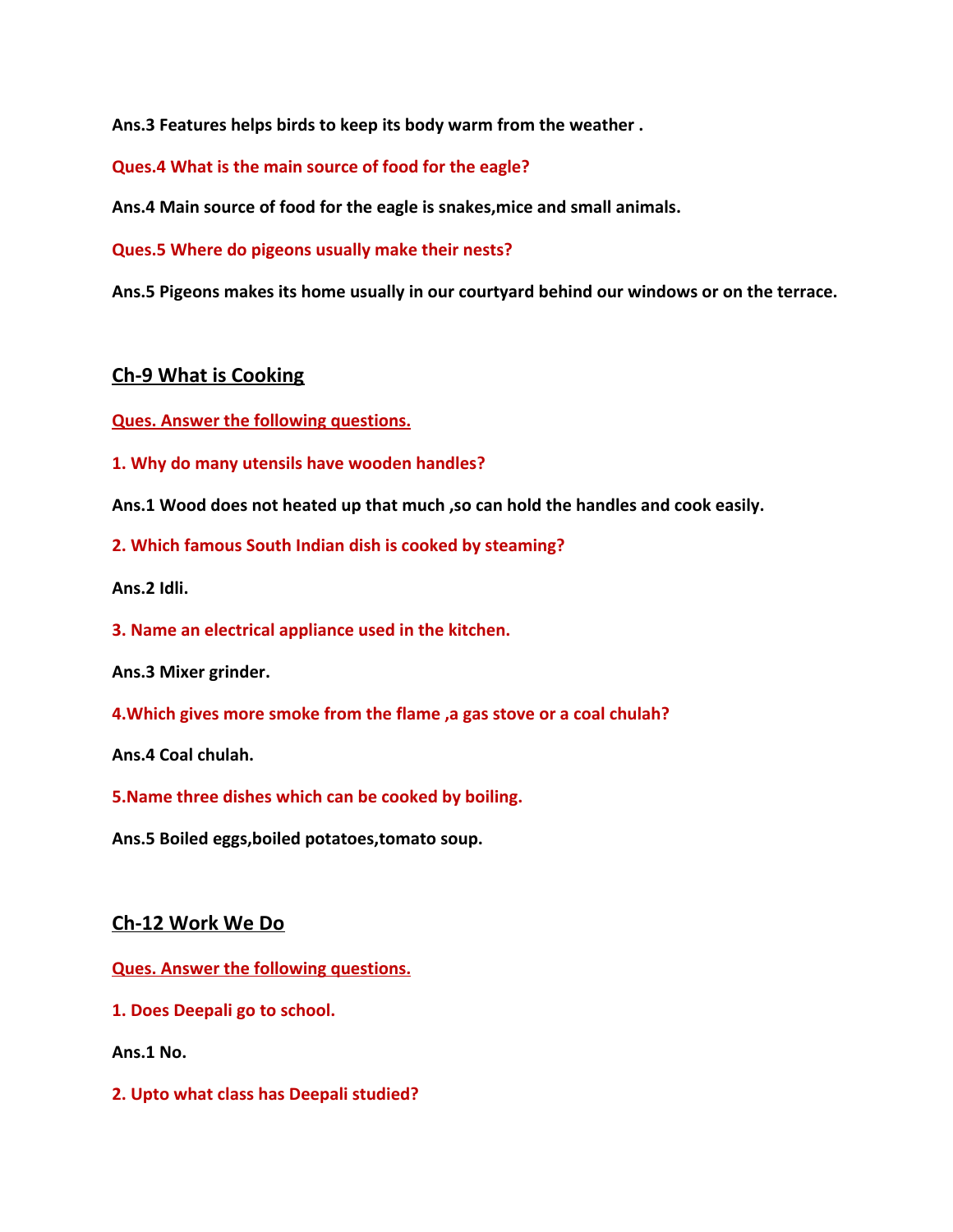**Ans.2 Class 3rd.**

**3. Why does Saramma not have to do the same tasks that her grandmother did as a child?**

**Ans.3 Because she has gas stove and cemented walls and floor in her house.**

**4. What activity helps Deepali to relax?**

**Ans.4 Reading books.**

**5. How did Jaggu make some money early in the morning?**

**Ans.5 Jaggu is a cobbler.He made some money early in the morning by fixing teacher's slippers.**

**6.Deepali is doing many types of work at home .Fill each work she does at home into the categories shown below.**

 **Kitchen work for the family**

- **1. Cooks food**
- **2. Cleans the house**
- **3.Washes utensils**

 **Work related to her brother and sisters**

- **1. Takes care of little brother**
- **2. Drop her brother to father's shop and two sisters to school**
- **3. Brings them back to home in the afternoon**

 **Work related to herself and any other work**

**1. Reads her sister's book at night laying on the bed**

# **7.What work your mother and other lady members of your family do at home? Do you think that they should be paid for it.If so,why?**

**Ans.7 My mother, grandmother,aunts and all other lady members do all household works like cooking, cleaning,washing utensils and clothes ,taking care of babies and children but they are not paid for this as they are our family members .We should help them in their work.**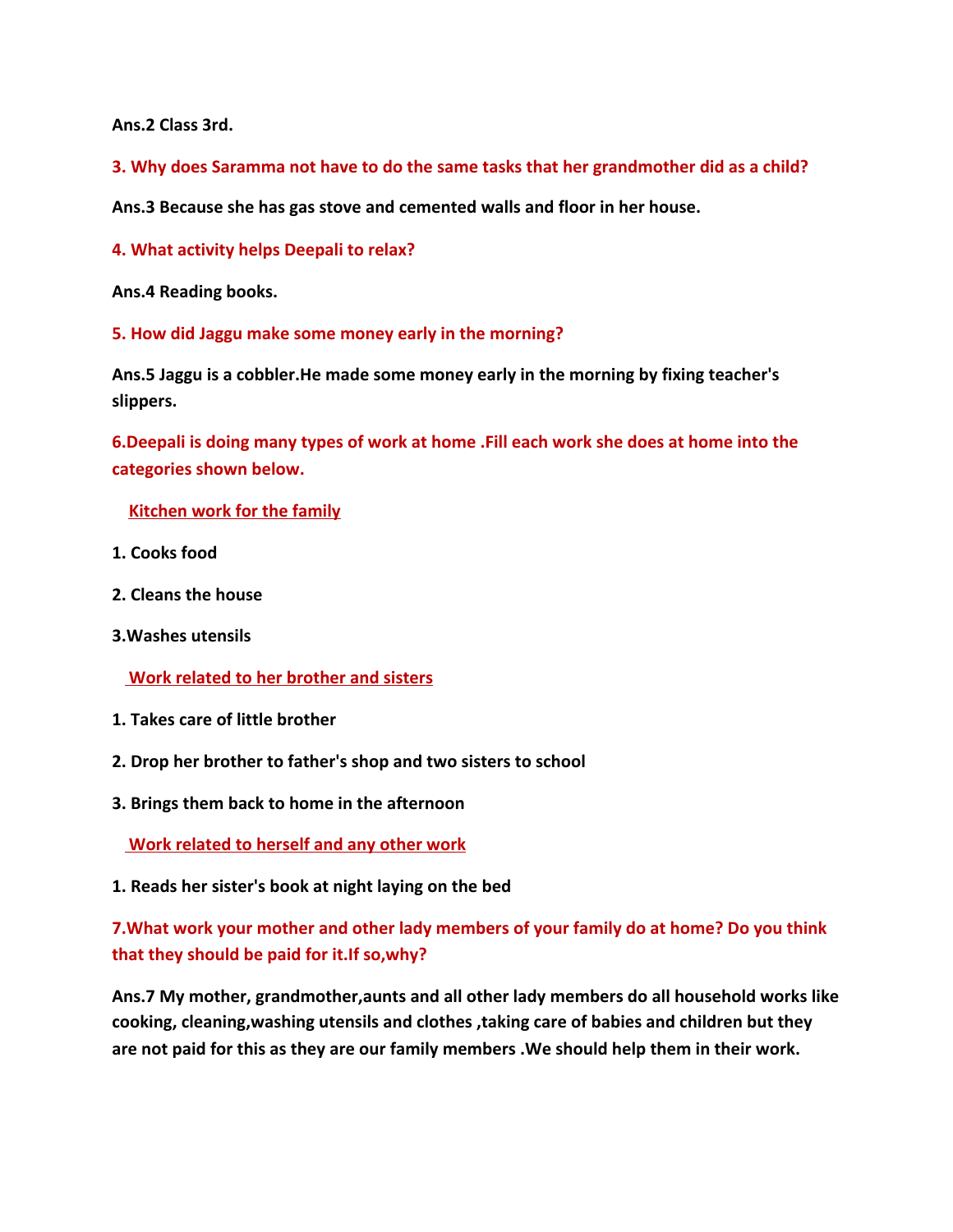**8. Find out and write the names of any five buildings in your locality and the work done in each of them.**

- **1. School building:- Children go to study**
- **2. Bank:- Deposit and taking out of money**
- **3. Post Office:- Letters are sent to different places ,we also get postcards and stamps**
- **4. Hotel:- Visitors can stay and eat food**
- **5. Court:- Where people get justice**

### **Ch-13 Sharing Our Feelings**

**Ques.1 When we are blindfolded ,how can we recognise others?**

**Ans.1 By touching and feeling others.**

**Ques.2 Who first thought of Braille books?**

**Ans.2 Louis Braille.**

**Ques.3 What feelings does Ravi bhaiya express when someone tried to help him when he does not want it?**

**Ans.3 Ravi bhaiya becomes very angry.**

**Ques.4 Why do some of Ravi bhaiya students take books from him?**

**Ans.4 To read and record them so that Ravi bhaiya can listen to them**

**Ques.5 What problems of old age does nani have?**

**Ans.5 Nani has back pain and also not able to see and hear properly.**

**Ques.6 In how many ways can we help Ravi bhaiya and other blind people in their daily lives.**

**Ans.6 By helping them to cross a road or reading them those books which are not written in Braille script.**

**Ques.7 Explain how the game of blindfold is played?**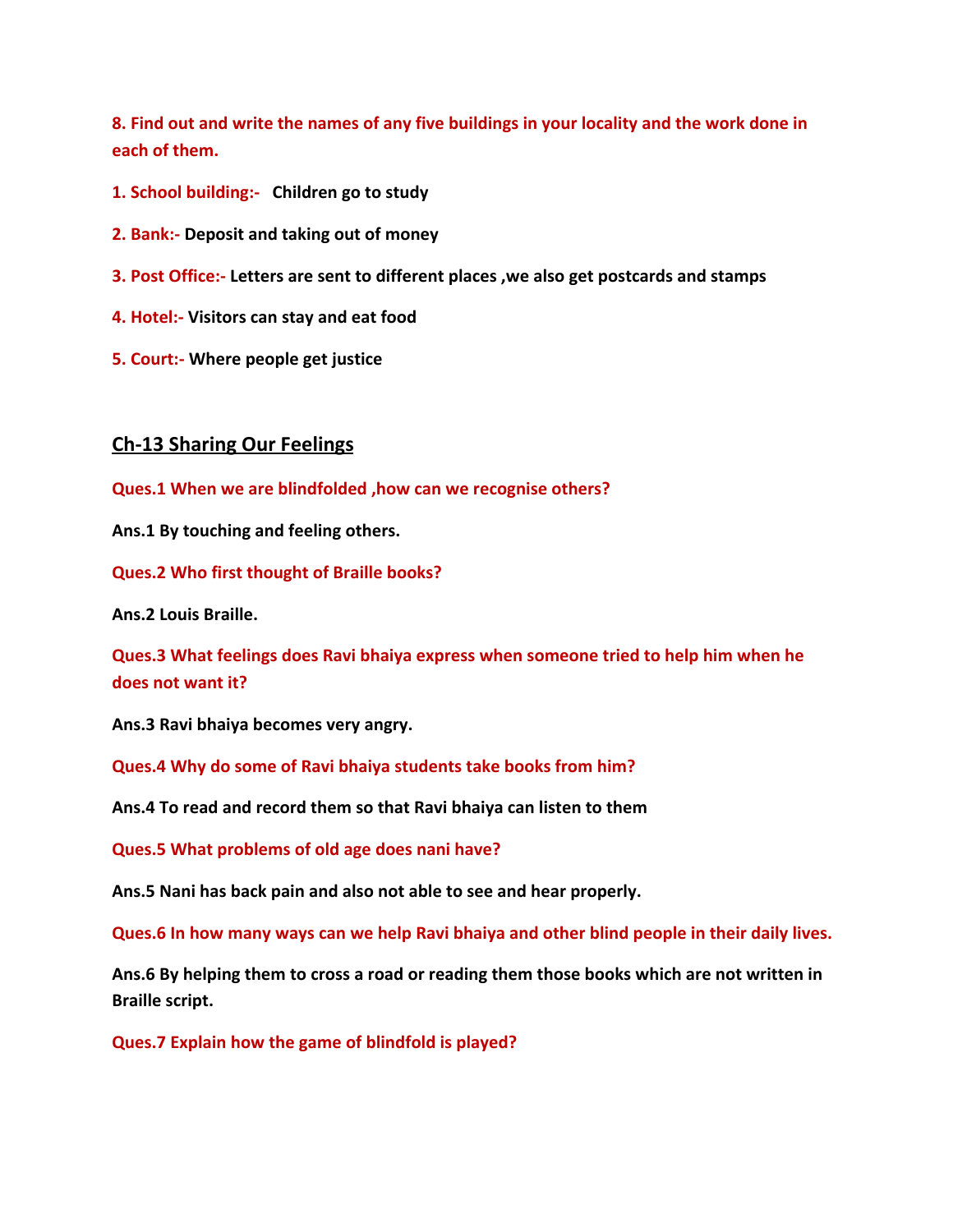**Ans.7 The game of blindfold is played by tying a handkerchief around the eyes of a person and letting the person to recognise others with his closed eyes.**

**Ques.8 Why do blind people carry a stick when moving out of their homes?**

**Ans.8 So that they can touch and feel any object that comes in their way with the stick while walking.**

**Ques.9 Why do blind people wear sunglasses all the time?**

**Ans.9 To protect their eyes from sunlight and also to notify others.**

# **Ch-16 Games We Play**

**Ques.1 Which games did Chachi play in her childhood?**

**Ans.1 Chachi used to play langri- tang, hide and seek ,seven tiles,Kabaddi and many more.**

**Ques.2 What is the first thing you have to do when playing hop-scotch?**

**Ans.2 You have to throw the thibbi in the first box.**

**Ques.3 What did Chachi use for making the doll?**

**Ans.3 Chachi used a piece of cloth.**

**Ques.4 Did Rajat get to play with a doll?**

**Ans.4 Yes.**

**Ques.5 Name the games Chacha played in his childhood.**

**Ans.5 Marbles,seven tiles, wrestling,kabaddi , flying kites etc.**

**Ques.6 Write how many players from one side are required to play at one time in each of the games given below:-**

| Ans.6<br>Games  | <b>Number of players</b> |
|-----------------|--------------------------|
| 1. Basketball   | 5 players each team      |
| 2. Table Tennis | 2 or 4 players           |
| 3. Volleyball   | 6 players                |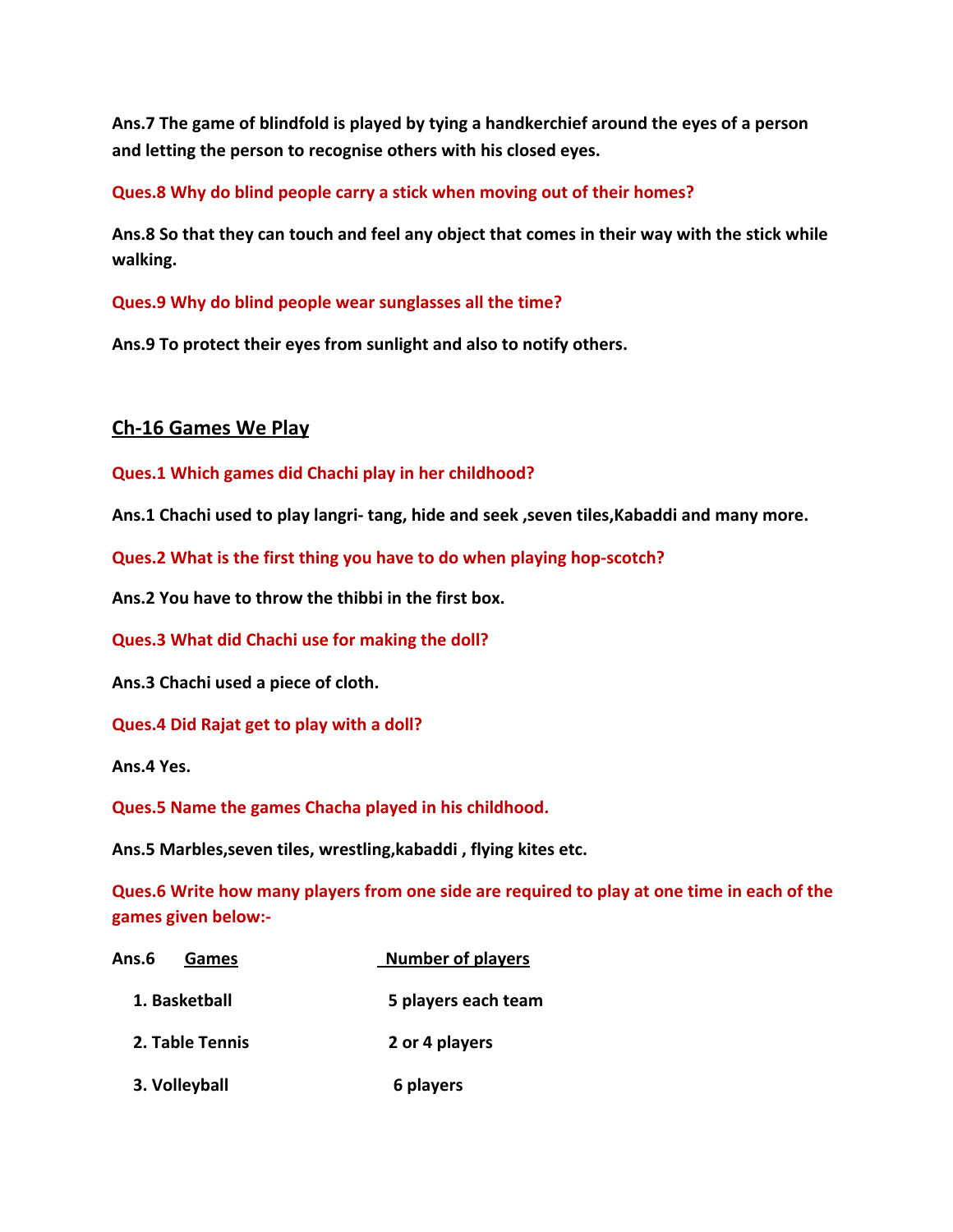- **4. Kabaddi 7 players each team**
- **5. Kho-Kho 9 players each team**
- **6. Snakes and Ladders 2 or 4 players**

## **Ch-19 Our Friends- Animals**

#### **Ques.1 Name two animals who do each of the following-**

| 1. Carry loads-------------------------------> Donkey<br>Camel              |  |
|-----------------------------------------------------------------------------|--|
| 2. Produce milk for people to drink -----------------> Cow<br>Buffalo       |  |
| 3. Are kept as pets -----------------------------> Dog<br>Cat               |  |
| 4. Work for the farmers-----------------------> Horse<br>Ox                 |  |
| 5. Produce eggs ------------------> Hen<br><b>Duck</b>                      |  |
| Ques.2 Why do animals move from one place to another?                       |  |
| Ans.2 Animals move from one place to another in search of food and shelter. |  |
|                                                                             |  |

**Ques.3 Raju had a pet dog named Dora .Dora was not well,what should Raju do?**

**Ans.3 Raju should take his pet to a veterinary doctor for treatment.**

**Ques.4 Find out and write the names of animals given below:-**

- **1. The biggest mammal Blue Whale**
- **2. The tallest animal Giraffe**
- **3. One of the loudest shouting mammal Blue Whale**
- **4. Fastest land animal Cheetah**
- **5. Smallest bird Humming bird**

# **Ch-20 Drop by Drop**